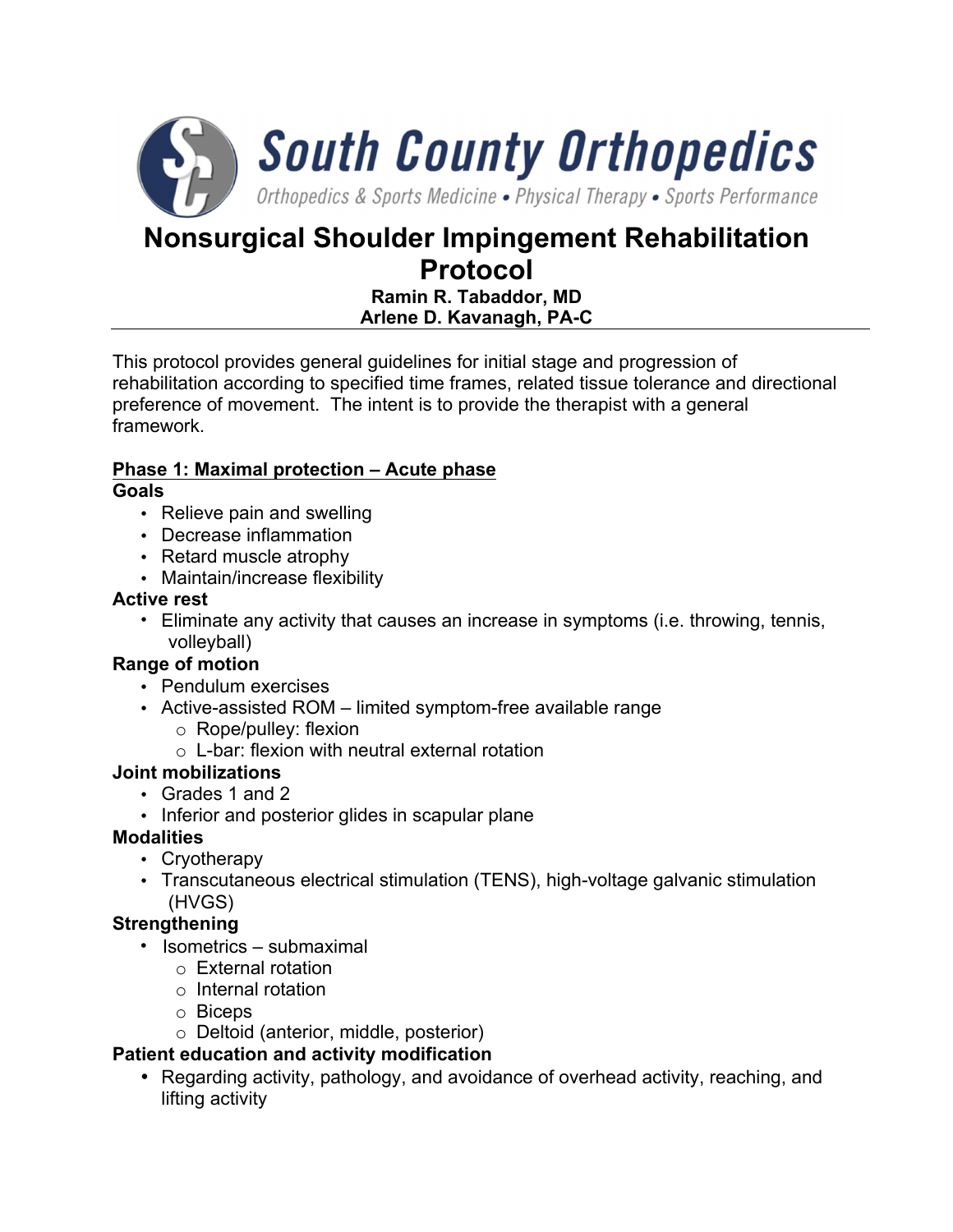#### **Criteria for Progression to Phase 2**

- Decreased pain and/or symptoms
- Increased ROM
- Painful arc in abduction only
- Improved muscular function

### **Phase 2: Motion phase – subacute phase**

#### **Goals**

- Reestablish nonpainful ROM
- Normalize arthrokinetics of shoulder complex
- Retard muscular atrophy without exacerbation of pain

#### **Range of motion**

- Rope/pulley: flexion, abduction
- L-bar
	- o Flexion
	- o Abduction (symptom-free motion)
	- $\circ$  External rotation in 45 $^{\circ}$  abduction, progress to 90 $^{\circ}$  abduction
	- $\circ$  Internal rotation in 45 $^{\circ}$  abduction, progress to 90 $^{\circ}$  abduction
	- o Initiate anterior and posterior capsular stretching

#### **Joint mobilization**

- Grades 2,3,4
- Inferior, anterior, and posterior glides
- Combined glides as required

#### **Modalities**

- Cryotherapy
- Ultrasound/phonophoresis

#### **Strengthening exercises**

- Continue isometric exercises
- Initiate scapulothoracic strengthening exercises (see scapular exercise program)
- Initiate neuromuscular control exercises

#### **Criteria for Progression to Phase 3**

- Painless active ROM.
- No shoulder pain or tenderness.
- Satisfactory clinical examination.

#### **Phase 3: Intermediate strengthening phase Goals**

- Normalize ROM
- Symptom-free normal activities
- Improve muscular performance

#### **Range of motion**

- Aggressive L-bar active-assisted ROM in all planes
- Continue self-capsular stretching (anterior-posterior)

#### **Strengthening exercises**

• Initiate isotonic dumbbell program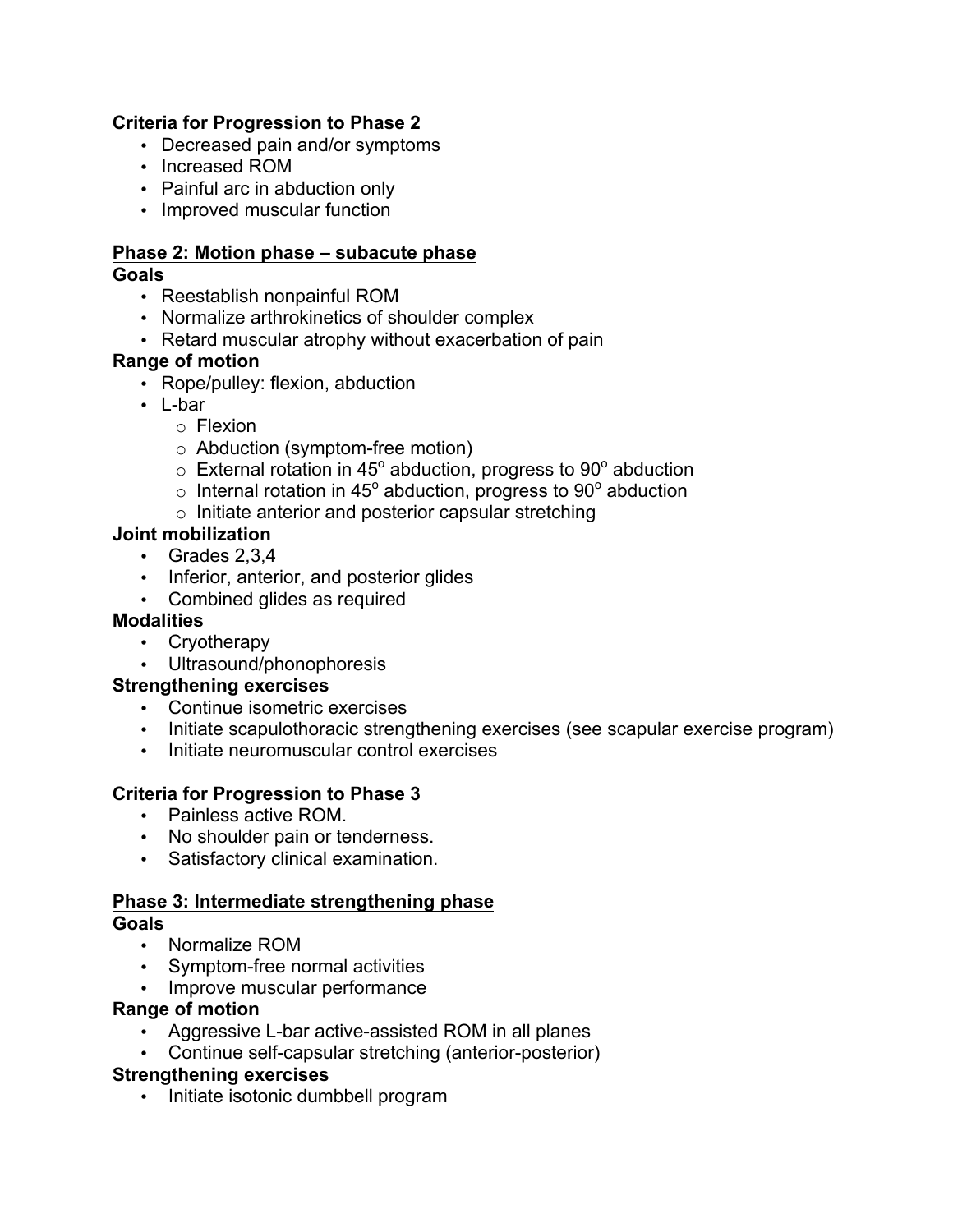- o Side-lying neutral
	- Internal rotation
	- External rotation
- o Prone
	- Extension
	- § Horizontal abduction
- o Standing
	- $\blacktriangleright$  Flexion to 90 $^{\circ}$
	- Supraspinatus
- o Initiate serratus exercises
- o Wall pushups
- o Initiate arm ergometer for endurance

### **Criteria for progression to phase 4**

- Full, nonpainful ROM
- No pain or tenderness
- 70% of contralateral strength

# **Phase 4: Dynamic advanced strengthening phase**

### **Goals**

- Increase strength and endurance
- Increase power
- Increase neuromuscular control

### **Isokinetic testing**

- Internal and external rotation modified neutral
- Abduction-adduction

### **Initiate thrower's ten exercise program (when applicable)**

- Velocity spectrum 180o/sec to 300o/sec
- Progress from modified neutral to 90/90 position as tolerated

# **Initiate plyometrics (late in phase)**

### **Criteria for progression to phase 5**

- Full, nonpainful ROM
- No pain or tenderness
- Isokinetic test that fulfills criteria
- Satisfactory clinical examination

# **Phase 5: Return to activity phase**

- **Goal** 
	- Unrestricted, symptom-free activity

### **Isokinetic test**

- 90°/90° internal and external rotation, 180/sec, 300/sec **Initiate interval activity program** 
	- Throwing
	- Tennis
	- Golf